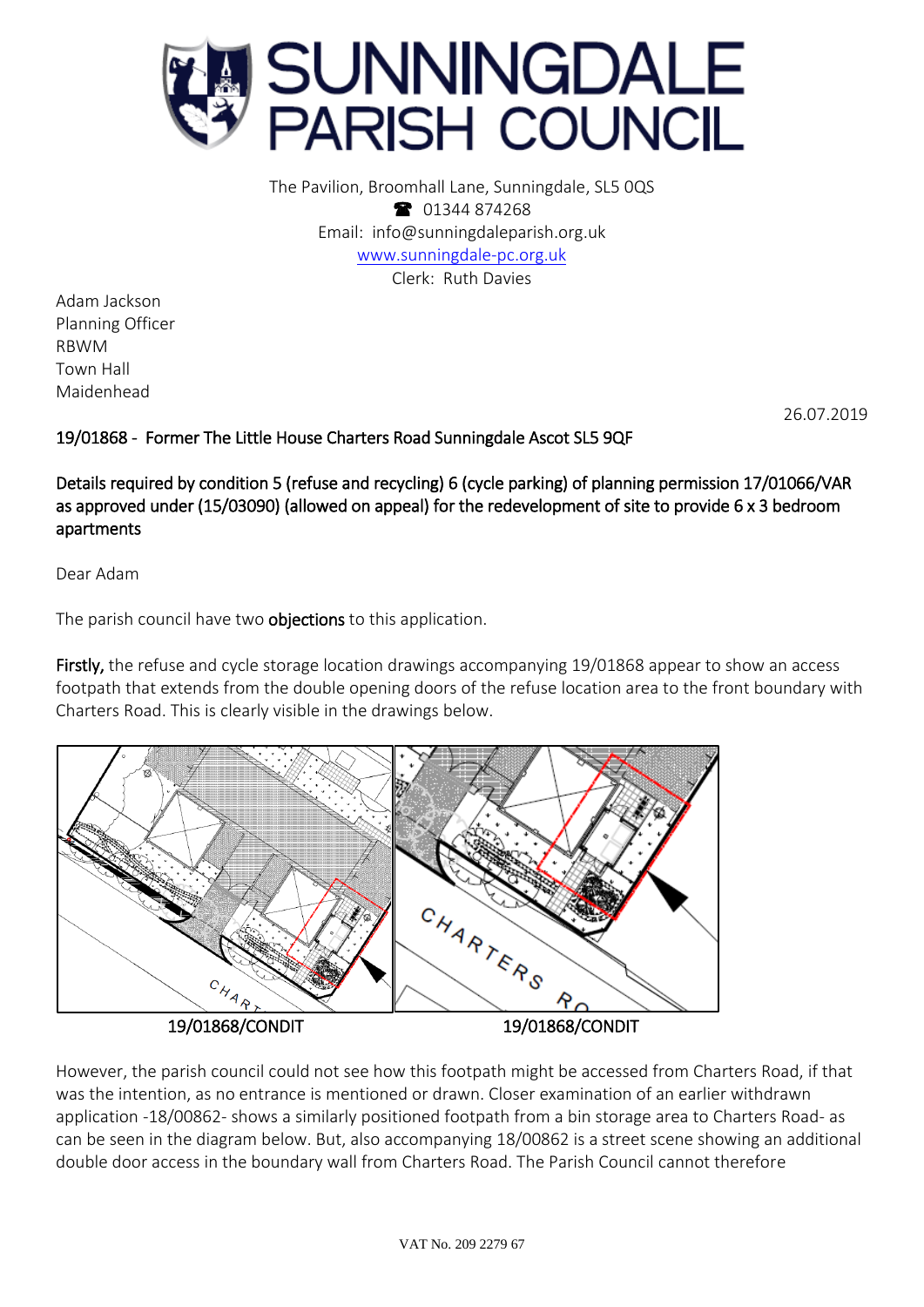understand what is the purpose of this footpath shown in 19/01868. Only vegetation is shown either side of the length of the path so it appears to be a 'road to nowhere'.



Surely the developer would not introduce a footpath ending at either a hedge or wall with no exit point. If not, then does this developer intend to introduce a further variation at a later date to introduce the same double door access point to Charters Road as illustrated in 18/00862? This developer does have a consistent and long history of introducing variations that tend to mirror previously withdrawn or refused applications so the parish council believe the above conjecture is justified.



Our second objection concerns the trees at the front. One of the main reasons stated for refusal of 19/00197 was the necessity to fell trees at the front and side of the plot in order to accommodate the additional garaging. In that application, as can be seen in the drawing below, the developer has also shown three trees to be added on the front boundary of the plot. The accompanying text reads '*New trees in replacement of those removed for access'*. The parish council cannot understand why these trees are not shown to be added on the current application, 19/01868. If they have been removed for access then the parish council would argue they should 19/00197 – Refused **be replaced.** Including these three replacement trees on the front boundary would help screen the development from public view.

A diagram of the approved scheme 17/01066/VAR, as referred to in this application, is shown below and there is no separate access to Charters road apart from the main central driveway.



## 17/01066/ VAR -Approved